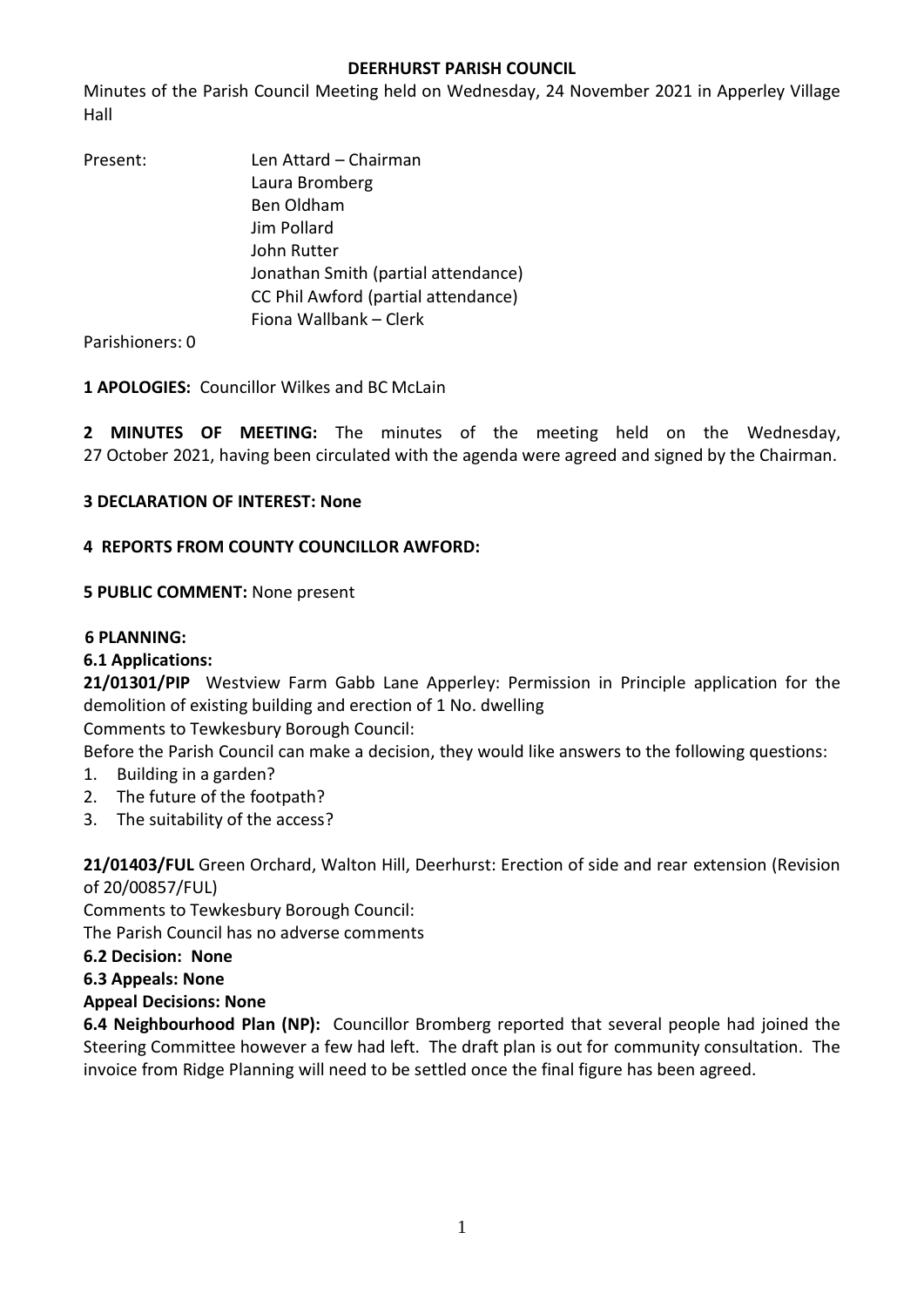### **7 FINANCIAL MATTERS:**

## **7.1 Accounts for payment and receipts:**

|                | <b>Item</b>                              | <b>Expenditure</b> | <b>Income</b> | Comment                     |
|----------------|------------------------------------------|--------------------|---------------|-----------------------------|
| 1              | Clerk's salary - November                | 348.07             |               | Paid - £363.07 less £15 tax |
| $\overline{2}$ | <b>Inland Revenue</b>                    | 15.00              |               | Paid                        |
| 3              | John Preece & Sons: Cutting roadside     | 370.00             |               | Paid                        |
|                | Verges                                   | 74.00              |               |                             |
|                |                                          | 444.00             |               |                             |
| 4              | <b>Mrs F J Wallbank:</b>                 |                    |               | Paid                        |
|                | Room hire for the period                 |                    |               |                             |
|                | 1.7.21-31.6.22                           | 200.00             |               |                             |
|                | 1/3 cost of Office 365 renewal           | 26.66              |               |                             |
|                | 1/3 cost of Zoom:                        |                    |               |                             |
|                | January, February, March, April          |                    |               |                             |
|                | 4 months $@E14.39 = £57.56$              | 19.19              |               |                             |
|                | 1/2 of cost to travel to Shirley Fowler  |                    |               |                             |
|                | to deliver books for auditing 20 miles   |                    |               |                             |
|                | round trip $x$ 2 = 40 miles $\omega$     |                    |               |                             |
|                | 45p per mile                             | 9.00               |               |                             |
|                |                                          | 254.85             |               |                             |
| 5              | AVH - meeting 27.10.21                   | 15.00              |               | Paid                        |
| 6              | Part payment of flood pump for Deerhurst |                    |               | Refund due to J Smith       |
|                | Walton                                   | 1193.23            |               |                             |
|                | <b>Total</b>                             | £2270.15           | £0.00         |                             |

#### **Payments for December**

|                | <b>Item</b>                              | <b>Expenditure</b> | <b>Income</b> | Comment                     |
|----------------|------------------------------------------|--------------------|---------------|-----------------------------|
| $\mathbf{1}$   | Clerk's salary - December                | 348.07             |               | To be paid $-$ £363.07 less |
|                |                                          |                    |               | $£15$ tax                   |
| $\overline{2}$ | <b>Inland Revenue</b>                    | 15.00              |               | To be paid                  |
| 3              | AVH - meeting 24.11.21                   | 15.00              |               | To be paid                  |
| $\overline{4}$ | Ridge payment of invoice in respect      | 3231.48            |               | Paid                        |
|                | Professional services in connection with | VAT 646.30         |               |                             |
|                | the NDP                                  | 3877.78            |               |                             |
| 5              | CPRE – subscription due January 2022     | 36.00              |               | To be paid                  |
| 6              | Flight Efficiency - ourparishplan.co.uk  | 25.18              |               | Paid                        |
|                | domain renewal                           |                    |               |                             |
|                | <b>Total</b>                             | £42317.03          | £0.00         |                             |

It was agreed that the money ringfenced for the Deerhurst Walton flood scheme would be used as part payment towards a recently purchased pump. Councillor Smith said that the residents would have to make a donation for the remainder. Some Councillors felt it should be recorded that it was unfair to the local residents to have to pay to prevent their properties flooding when these problems are caused by what has happened upstream.

**7.2 Financial Statement:** Circulated with the agenda - the Chairman signed this.

**7.3 Budget 2022/23:** The Clerk had circulated a draft budget prior to the meeting which the Councillors had time to consider. Councillor Bromberg asked the Clerk to check the figures for the NDP expenses. It was agreed that the Clerk would prepare a second draft for consideration at the January meeting. **Clerk to action.**